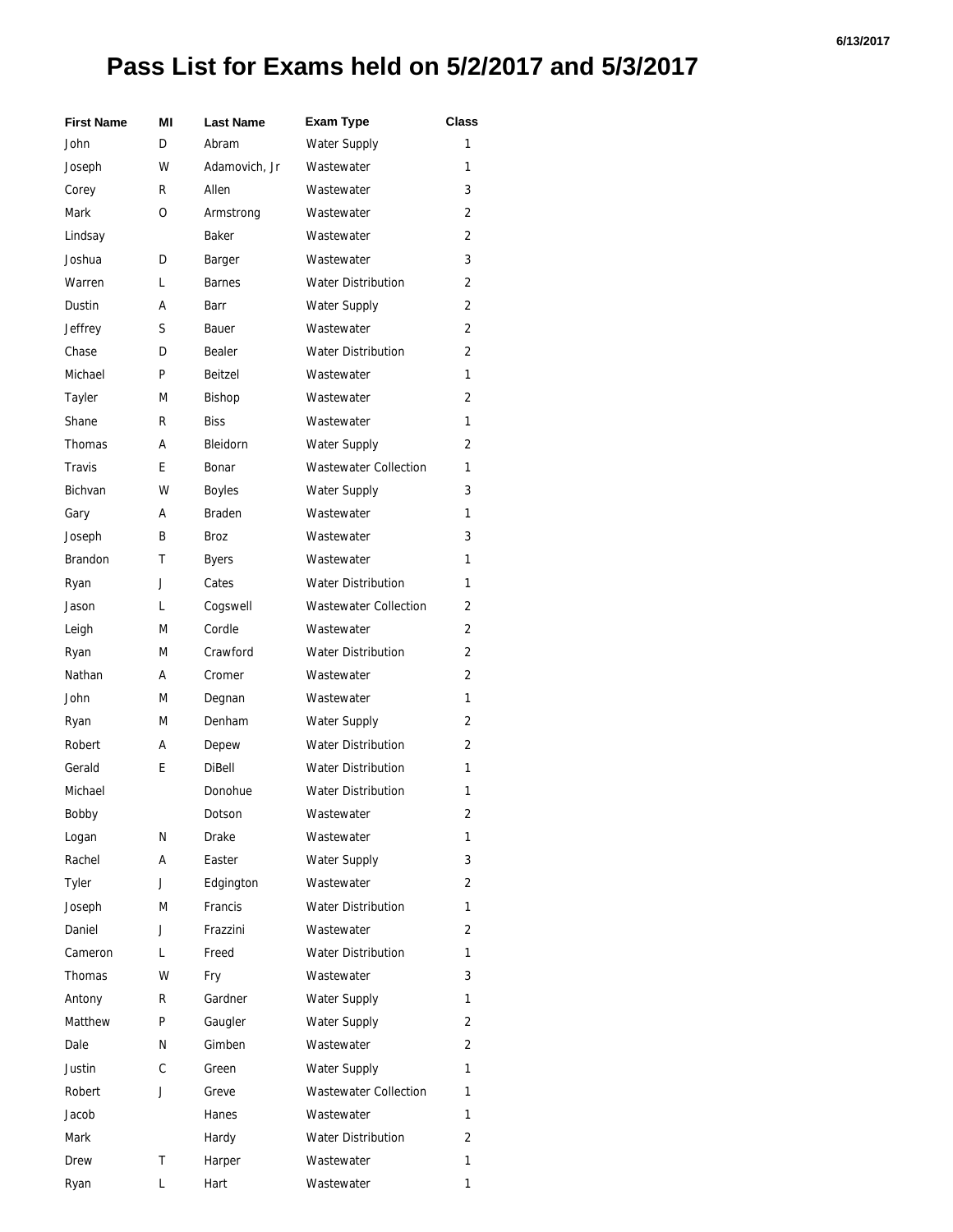## **Pass List for Exams held on 5/2/2017 and 5/3/2017**

| <b>First Name</b> | ΜI | <b>Last Name</b> | <b>Exam Type</b>             | <b>Class</b>   |
|-------------------|----|------------------|------------------------------|----------------|
| Richard           |    | <b>Hartrick</b>  | Wastewater                   | 1              |
| Gary              | А  | Heid             | Wastewater                   | 1              |
| <b>Isaac</b>      |    | Heslop           | Water Supply                 | 1              |
| Adam              | R  | Hill-Warren      | <b>Water Distribution</b>    | 1              |
| Michael           | F  | Homan            | Wastewater                   | 2              |
| Dale              | А  | Housley          | <b>Water Supply</b>          | 3              |
| David             | А  | <b>Huff</b>      | Water Supply                 | 2              |
| Frank             |    | Humbert          | <b>Water Distribution</b>    | $\overline{2}$ |
| Benjamin          | F  | <b>Isham</b>     | <b>Water Supply</b>          | 1              |
| Shawn             | C  | Isla             | Wastewater                   | 1              |
| Kail              | L  | Knapp            | Wastewater                   | А              |
| Michael           |    | Knight           | <b>Water Distribution</b>    | 2              |
| Adam              |    | Knoll            | Wastewater                   | 1              |
| Tyson             | E  | Kustic           | Water Supply                 | 2              |
| Angela            | K  | Layton           | Wastewater                   | 3              |
| Dustin            | W  | Lehman           | <b>Water Supply</b>          | 1              |
| Douglas           | А  | Lieberman        | Wastewater                   | 3              |
| Shane             | М  | Long             | Water Supply                 | 1              |
| Kenneth           |    | Lorenz           | <b>Wastewater Collection</b> | 1              |
| <b>Steve</b>      | N  | Lowe             | Wastewater                   | 2              |
| Mark              |    | Mabry            | Wastewater                   | 1              |
| Adam              | P  | May              | Wastewater                   | 2              |
| Adam              | P  | May              | Water Supply                 | 2              |
| <b>Nicolas</b>    | J  | Mayhew           | Wastewater                   | 1              |
| Brian             | L  | <b>McCombs</b>   | <b>Water Supply</b>          | 2              |
| Jeon              | D  | McConnell        | <b>Wastewater Collection</b> | 2              |
| Robert            | L  | McHenry, II      | Wastewater                   | 1              |
| Michael           | E  | McInerney        | Wastewater                   | 3              |
| Eric              | L  | McVay            | <b>Water Supply</b>          | 2              |
| Jesse             |    | Meier            | Wastewater                   | 1              |
| Justin            | А  | Mills            | <b>Water Supply</b>          | 2              |
| Cole              | W  | Minder           | Wastewater                   | 1              |
| Kenneth           | M  | Moats            | Water Supply                 | 3              |
| Mark              | D  | <b>Myers</b>     | <b>Water Supply</b>          | 3              |
| Melissa           | J  | Myers            | Wastewater                   | 1              |
| Brandon           | R  | Neidemire        | Wastewater                   | 2              |
| Darren            |    | Newcomer         | Wastewater                   | А              |
| <b>Derek</b>      | R  | Nicol            | Water Supply                 | 1              |
| Troy              | М  | Orahood          | <b>Water Supply</b>          | 2              |
| Rachael           | L  | Osborne          | Water Supply                 | 1              |
| Joseph            | М  | Parker           | <b>Water Distribution</b>    | 1              |
| Steven            | B  | Patterson        | Wastewater                   | 2              |
| Matthew           |    | Pennington       | Wastewater                   | 1              |
| Matthew           |    | Pennington       | Water Supply                 | 1              |
| Daniel            |    | Peoples, Jr      | Wastewater                   | 2              |
| Christopher       | L  | Peterson         | Wastewater                   | 1              |